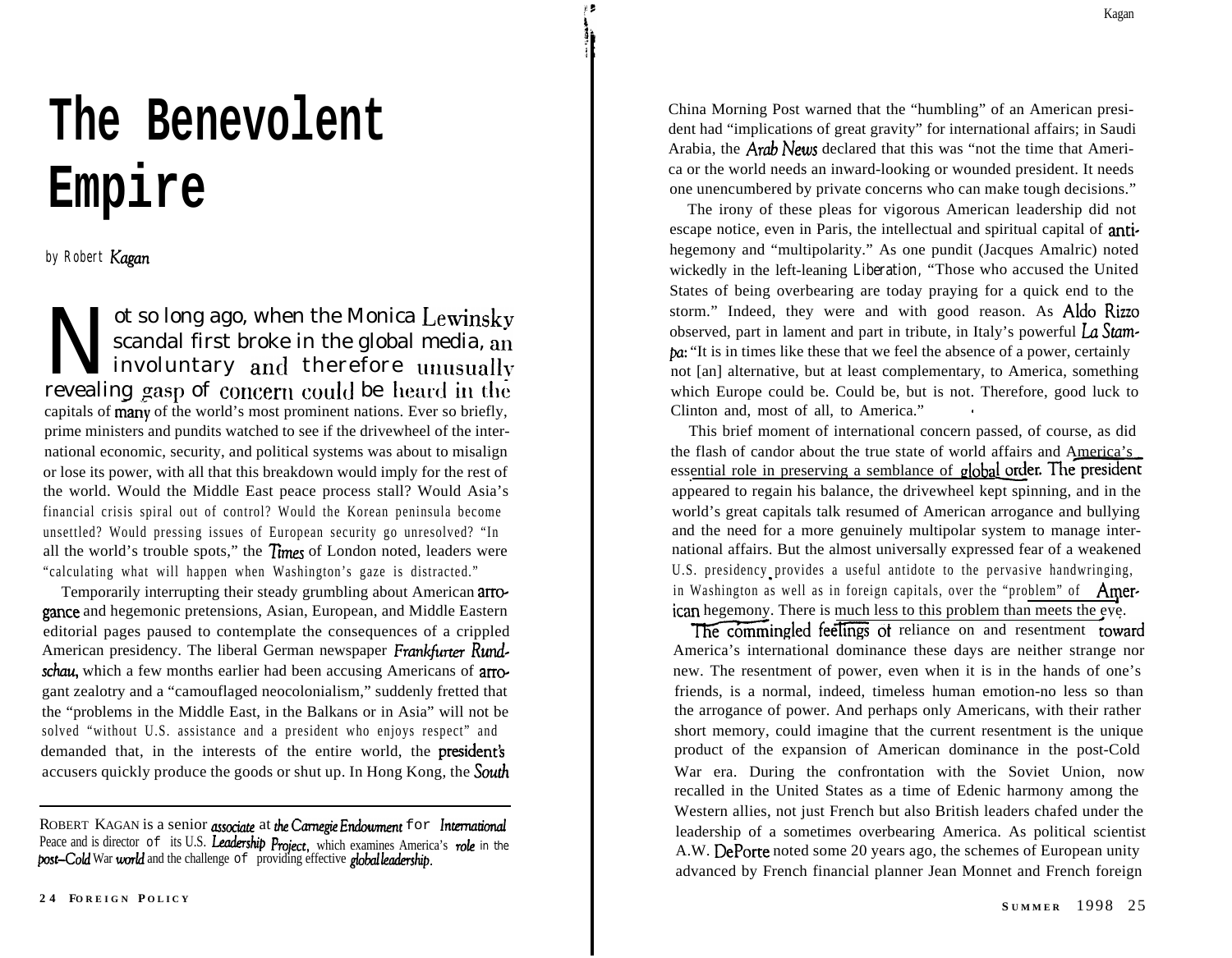minister Robert Schuman in 1950 aimed "not only to strengthen Western Europe in the face of the Russian threat but also-though this was less talked about-to strengthen it vis-a-vis its indispensable but overpowering American ally." Today's call for "multipolarity" in international affairs, in short, has a history, as do European yearnings for unity as a counterweight to American power. Neither of these pro-

*111 truth, the bener yolent hegemom exercised by the* And neither 'of them, one sus-<br>*L*ighted States is good for a pectric is very seriously intended. For *b b*<sup>*nited States is good for a* pects, is very seriously intended. For *he time here time here time here here here here here here here here here here here here here here here </sup> rast portion of the world's* role in the world is known to most **population.** clear-eyed international observers.

fessed desires is a new response to the particular American hegemony of the last nine vears.

 $(2)$ 

Z<br>Z

 $\rightarrow$ 

And the truth is that the benevolent hegemony exercised by the United

States is good for a vast portion of the **world's population**. It'is certainly a better international arrangement than all realistic alternatives. To undermine it would cost many others around the world far more than it would cost Americans-and far sooner. As Samuel Huntington wrote five years ago, before he joined the plethora of scholars disturbed by the "arrogance" of American hegemony: "A world without U.S. primacy will be a world with more violence and disorder and less democracy and economic growth than a world where the United States continues to have more influence than any other country shaping global affairs."

The unique qualities of American global dominance have never been a mystery, but these days they are more and more forgotten or, for convenience' sake, ignored. There was a time when the world clearly saw how different the American superpower was from all the previous aspiring hegemons. The difference lay in the exercise of power. The strength acquired by the United States in the aftermath of World War II was far greater than any single nation had ever possessed, at least since the Roman Empire. America's share of the world economy, the overwhelming superiority of its military capacity-augmented for a time by a monopoly of nuclear weapons and the capacity to deliver them-gave it the choice of pursuing any number of global ambitions. That the American people "might have set the crown of world empire on their brows," as one British statesman put it in 1951, but chose not to, was a decision of singular importance in world history and recognized as such. America's self-abnegation was unusual, and its uniqueness was not lost on peoples who had just suffered the horrors of wars brought on by powerful nations with overweening ambitions to empire of the most coercive type. Nor was it lost on those who saw what the Soviet Union planned to do with its newfound power after World War II.

The uniqueness persisted. During the Cold War, America's style of hegemony reflected its democratic form of government as much as Soviet hegemony reflected Stalin's approach to governance. The "habits of democracy," as Cold War historian John Lewis Gaddis has noted, made compromise and mutual accommodation the norm in U.S.-Allied relations. This approach to internation an example of selfless behavior. The Americans had an instinctive sense, based on their own experience growing up in a uniquely open system of democratic capitalism, that their power and influence would be enhanced by allowing subordinate allies a great measure of internal and even external freedom of maneuver. But in practice, as Gaddis points out, "Americans so often deferred to the wishes of allies during the early Cold War that some historians have seen the **Europeans--**especially the British-as having managed them."

nations whose economies it had restored after World War II. Beyond the style of American hegemony, which, even if unevenly applied, undoubtedly did more to attract than repel other peoples and \ nations, American grand strategy in the Cold War consistently entailed providing far more to friends and allies than was expected from them in return. Thus, it was American strategy to raise up from the ruins powerful economic competitors in Europe and Asia, a strategy so successful that by the 1980s the United States was thought to be in a state of irre- \ versible "relative" economic decline-relative, that is, to those very

And it was American strategy to risk nuclear annihilation on its otherwise unthreatened homeland in order to deter attack, either nuclear or conventional, on a European or Asian ally. This strategy also came to be taken for granted. But when one considers the absence of similarly reliable guarantees among the various European powers in the past (between, say, Great Britain and France in the 1920s and 193Os), the willingness of the United States, standing in relative safety behind two oceans, to link its survival to that of other nations was extraordinary.

Even more remarkable may be that the United States has attempted not only to preserve these guarantees but to expand them in the post-Cold War era. Much is made these days, not least in Washington, of

a

**L**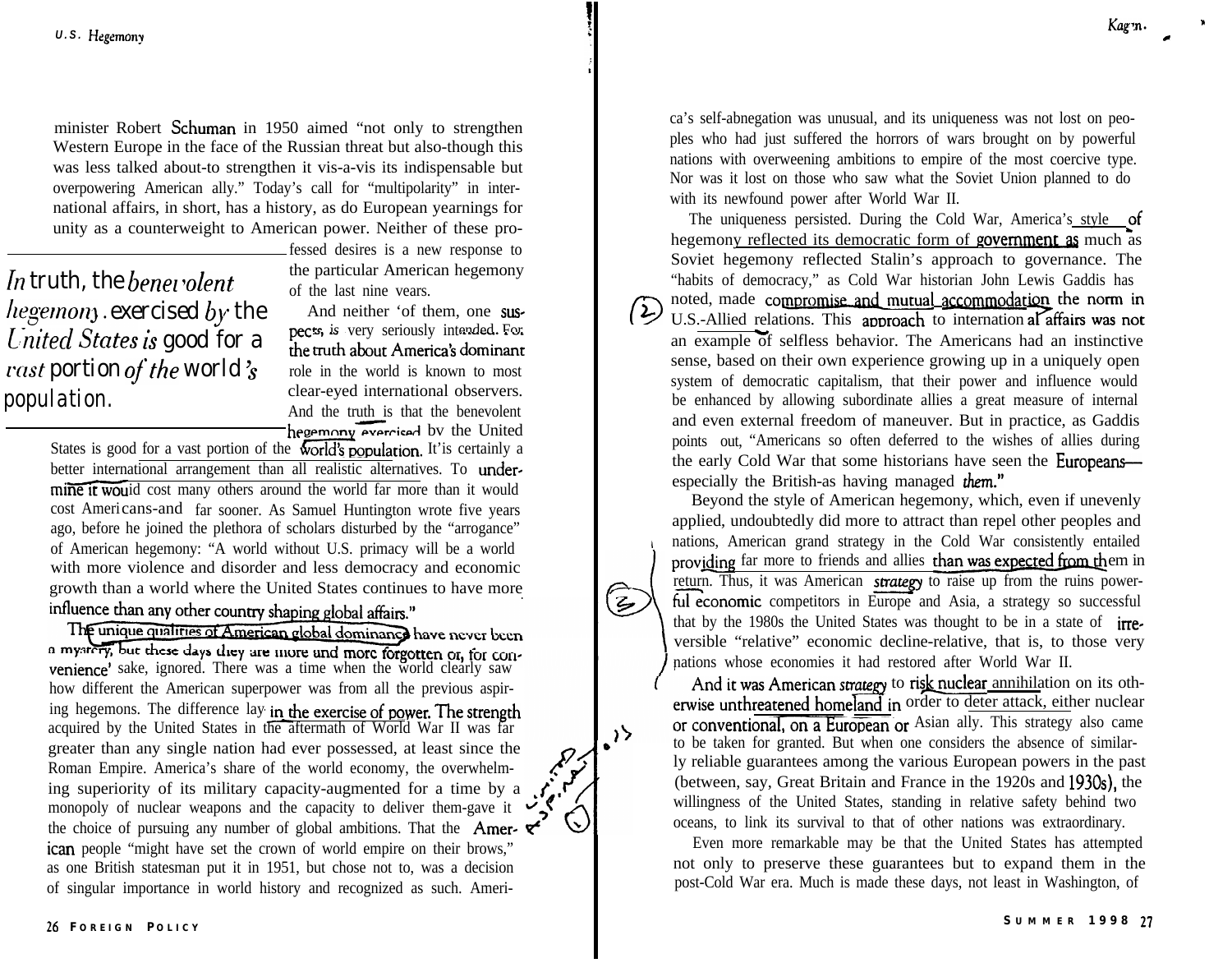**5**

the American defense budget now being several times higher than that of every other major power. But on what is that defense budget spent? Very little funding goes to protect national territory. Most of it is devoted to making good on what Americans call their international "commitments."

Even in the absence of the Soviet threat, America continues, much to the chagrin of some of its politicians, to define its "national security" broadly, as encompassing the security of friends and allies, and even of abstract principles, far from American shores. In the Gulf War, more than 90 percent of the military forces sent to expel Iraq's army from Kuwait were American. Were 90 percent of the interests threatened American? In almost any imaginable scenario in which the United States might deploy troops abroad, the primary purpose would be the defense of interests of more immediate concern to America's allies-as it has been in Bosnia. This can be said about no other power.

Ever since the United States emerged as a great power, the identificathat has been in Bosnia. This can be said about no other power.<br>
Ever since the United States emerged as a great power, the idention of the interests of others with its own has been the most striking ty of American foreign tion of the interests of others with its own has been the most striking qualerican? In almost any imaginable scenario in which the United<br>tes might deploy troops abroad, the primary purpose would be the<br>ense of interests of more immediate concern to America's allies-as<br>as been in Bosnia. This can intemaiized and made second nature a conviction held only since World War II: Namely, that their own **well-being** depends fundamentally on the wellbeing of others; that American prosperity cannot occur in the absence of global prosperity; that American freedom depends on the survival and spread of freedom elsewhere; that aggression anywhere threatens the danger of aggression everywhere; and that American national security is impossible without a broad measure of international security.

Let us not call this conviction selfless: Americans are as self-interested as any other people. But for at least 50 years they have been guided by the kind of enlightened self-interest that, in practice, comes dangerously close to resembling generosity. if that generosity seems to be fading today (and this is still a premature judgment), it is not because America has grown too fond of power. Quite the opposite. It is because some Americans have grown tired of power, tired of leadership, and, consequently, less inclined to demonstrate the sort of generosity that has long characterized their nation's foreign policy. What many in Europe and elsewhere see as arrogance and bullying may be just irritability born of weariness.

If fatigue is setting in, then those nations and peoples who have long benefited, and still benefit, from the international order created and upheld by American power have a stake in bolstering rather than denigrating American hegemony. After all, what, in truth, are the alternatives?

Whatever America's failings, were any other nation to take its place,



Sun

Never ö

Sets...

 $\frac{10}{10}$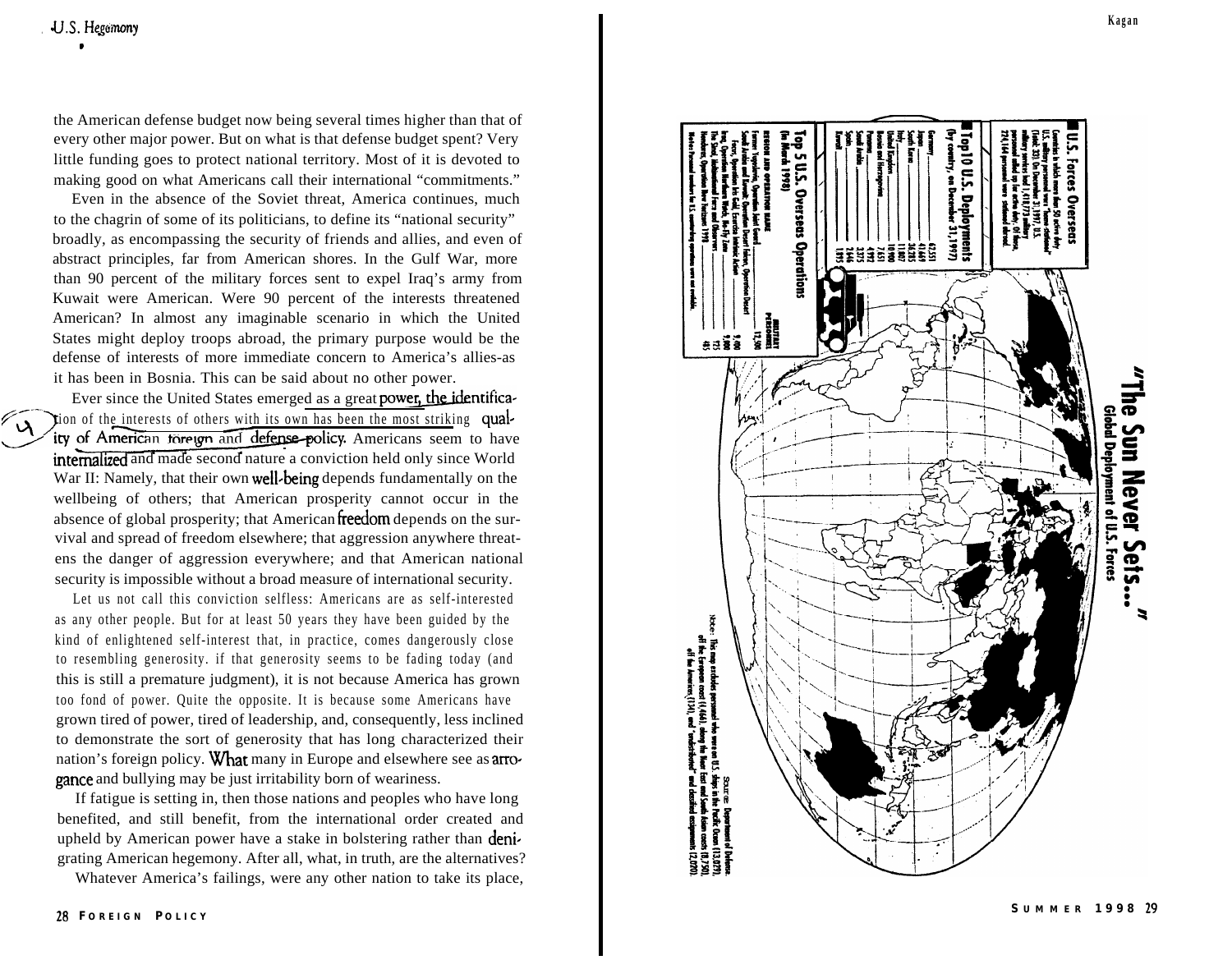the rest of the world would find the situation less congenial. America may be arrogant; Americans may at times be selfish; they may occasionally be ham-handed in their exercise of power. But, excusez-moi, compared with whom? Can anyone believe that were France to possess the power the United States now has, the French would be less arrogant, less selfish, and less prone to making mistakes? Little in France's history as a great power, or even as a medium power, justifies such optimism. Nor can one easily imagine power on an American scale being employed in a more enlightened fashion by China, Germany, Japan, or Russia. And even the leaders of that least benighted of empires, the British, were more an-ognnt, more bloody-minded, and, in the end, less capable managers of world atiairs than the inept Americans have so far proved to be. If there is to be a sole superpower, the world is better off if that power is the United States.

What, then, of a multipolar world? There are those, even in the United States, who believe a semblance of international justice can be achieved only in a world characterized by a balance among relative equals. In such circumstances, national arrogance must theoretically be tempered, national aspirations limited, and attempts at hegemony, either benevolent or malevolent, checked. A more evenly balanced world, they assume, with the United States cut down a peg (or two, or three) would be freer, fairer, and safer.

A distant, though unacknowledged cousin of this realist, balance-ofpower theory is the global parliamentarianism, or world federalism, that animates so many Europeans today, particularly the French apostles of European union. (It is little recalled, especially by modem proponents of foreign policy "realism," that Hans Morgenthau's seminal work, *Politics* Among Nations, builds slowly and methodically to the conclusion that what is needed to maintain international peace is a "world state.") In fact, many of today's calls for multipolarity seem to spring from the view, popular in some Washington circles but downright pervasive in European cap itals, that traditional measures of national power, and even the nation-state itself, are **passe**. If Europe is erasing borders, what need is there for an overbearing America to keep the peace? America's military power is archaic in a world where finance is transnational and the modem is king.

We need not enter here into the endless and so far unproductive debate among international-relations theorists over the relative merits of multipolar, bipolar, and unipolar international "systems" for keeping the peace. It is sufficient to note that during the supposed heyday of multipolaritythe eighteenth century, when the first "Concert of Europe" operated-war



The world's crossing guard?

among the great powers was a regular feature, with major and minor, and global and local, conflicts erupting throughout almost every decade.

We should also not forget that utopian fancies about the obsolescence of military power and national governments in a transnational, "economic" era have blossomed before, only to be crushed by the next "war to end all wars." The success of the European Union, such as it is, and, moreover, the whole dream of erasing boundaries, has been made possible only because the more fundamental and enduring issues of European security have been addressed by the United States through its leadership of NATO, that most archaic and least utopian of institutions. Were American hegemony really to disappear, the old European questions-chiefly, what to do about Germany-would quickly rear their hoary heads.

But let's return to the real world. For all the bleating about hegemony, no nation really wants genuine multipolarity. No nation has shown a willingness to take on equal responsibilities for managing global crises. No nation has been willing to make the same kinds of short-term sacrifices that the United States has been willing to make in the long-term interest of preserving the global order. No nation, except China, has been willing to spend the money to acquire the military power necessary for playing a greater role relative to the United States---and China's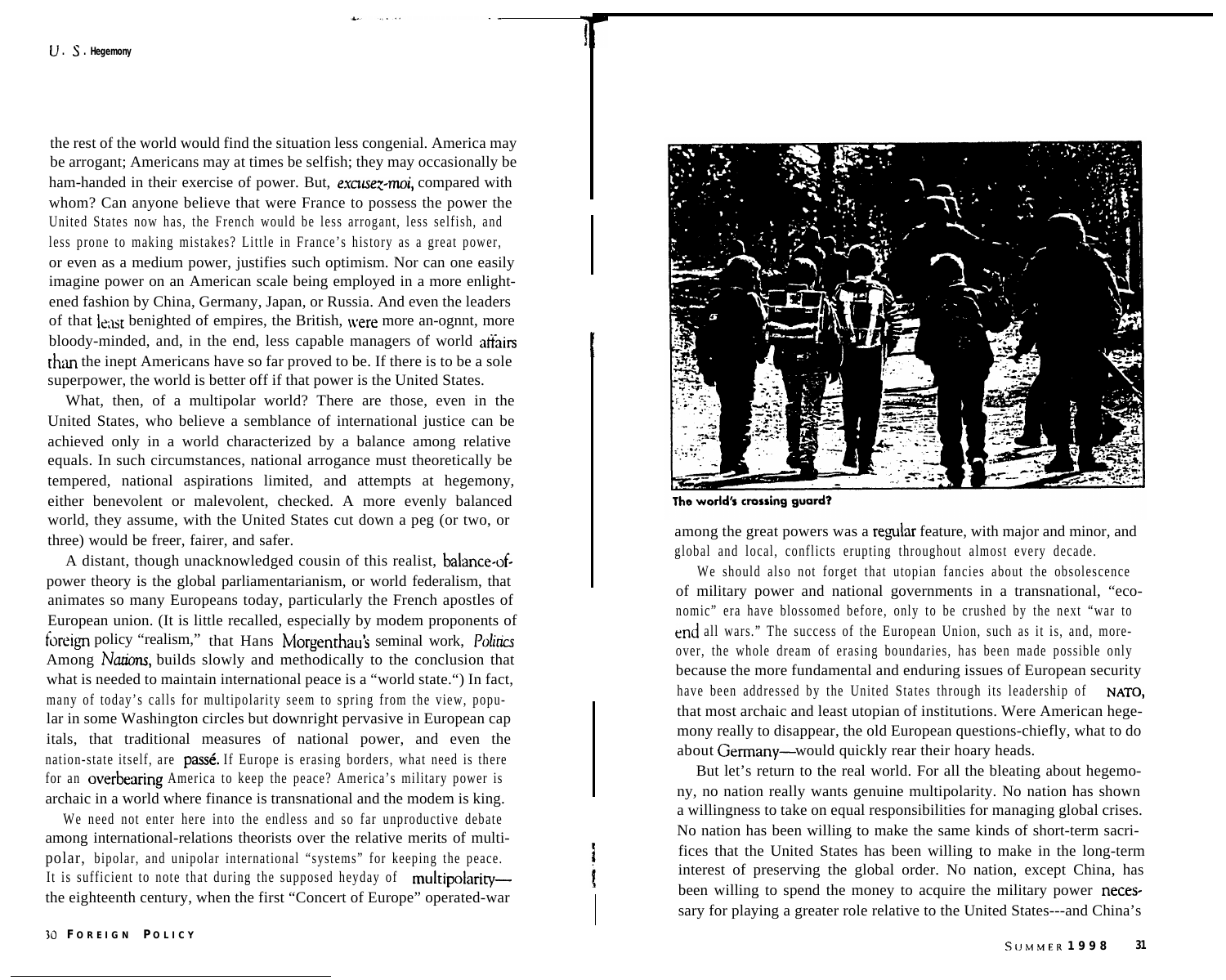military buildup has not exactly been viewed by its neighbors as creating a more harmonious environment.

If Europeans genuinely sought multipolarity, they would increase their defense budgets considerably, instead of slashing them. They would take the lead in the Balkans, instead of insisting that their participation depends on America's participation. But neither the French, other Europeans, nor even the Russians are prepared to pay the price for a genuinely

multipolar world. Not only do they

*For all the bleating a bout* shy away from the expense of creat-<br>*ing* and preserving such a world. *hegemony; no nation really hey* rightly *few the geopohticai <u>Wants genuine multipolarity.</u>* consequences of destroying Ameri-<br>
can hegemony . Genuine multipool can hegemony. Genuine multipo-

larity would inevitably mean a

return to the complex of strategic issues that plagued the world before World War II: in Asia, the competition for regional preeminence among China, Japan, and Russia; in Europe, the competition among France, Germany, Great Britain, and Russia.

Kenneth Waltz once made the seemingly obvious point that "in international politics, overwhelming power repels and leads other states to balance against it"- a banal truism, and yet, as it happens, so untrue in this era of American hegemony. What France, Russia, and some others really seek today is not genuine multipolarity but a false multipolarity, an honorary multipolarity. They want the pretense of equal partnership in a multipolar world without the price or responsibility that equal partnership requires. They want equal say on the major decisions in global crises (as with Iraq and Kosovo) without having to possess or wield anything like equal power. They want to increase their own prestige at the expense of American power but without the strain of having to fill the gap left by a diminution of the American role. And at the same time, they want to make short-term, mostly financial, gains, by taking advantage of the continuing U.S. focus on long-term support of the international order.

The problem is not merely that some of these nations are giving themselves a "free ride" on the back of American power, benefiting from the international order that American hegemony undergirds, while at the same time puncturing little holes in it for short-term advantage. The more serious **danger** is that this behavior will gradually, or perhaps not so gradually, erode the sum total of power that can be applied to protecting

the international order altogether. The false  $\frac{multi polarity\ sought\text{-by}}{}$ France, Russia, and others would reduce America's ability to defend com-  $\lambda$ mon interests without increasing anyone else's ability to do so.

in fact, this erosion may already be happening. In the recent case of Iraq, America's ability to pursue the long-term goal of defending the international order against President Saddam Hussein was undermined by the efforts of France and Russia to attain short-term economic gains and enhanced prestige. Both these powers achieved their goal of a "multipolar" solution: They took a slice out of American hegemony. But they did so at the price of leaving in place a long-term threat to an international system from which they continue to draw immense benefits but which they by themselves have no ability to defend. They did not possess the means to solve the Iraq problem, only the means to prevent the United States from solving it.

This insufficiency is the fatal flaw of multilateralism, as the Clinton administration learned in the case of Bosnia. In a world that is not genuinely **multipolar—** where there is instead a widely recognized hierarchy of power-multilateralism, if rigorously pursued, guarantees failure in meeting international crises. Those nations that lack the power to solve an international problem cannot be expected to take the lead in demanding the problem be solved. They may even eschew the exercise of power altogether, both because they do not have it and because the effective exercise of it by someone else, such as the United States, only serves to widen the gap between the hegemon and the rest. The lesson President Bill Clinton was supposed to have learned in the case of Bosnia is that to be effective, multilateralism must be preceded by unilateralism. In the toughest situations, the most effective multilateral response comes when the strongest power decides to act, with or without the others, and then asks its partners whether they will join. Giving equal say over international decisions to nations with vastly unequal power often means that the full measure of power that can be deployed in defense of the international community's interests will, in fact, not be deployed.

Those contributing to the growing chorus of antihegemony and multipolarity may know they are playing a dangerous game, one that needs to be conducted with the utmost care, as French leaders did during the Cold War, lest the entire international system come crashing down around them. What they may not have adequately calculated, however, is the possibility that Americans will not respond as wisely as they generally did during the Cold War.

 $\mathfrak{u}$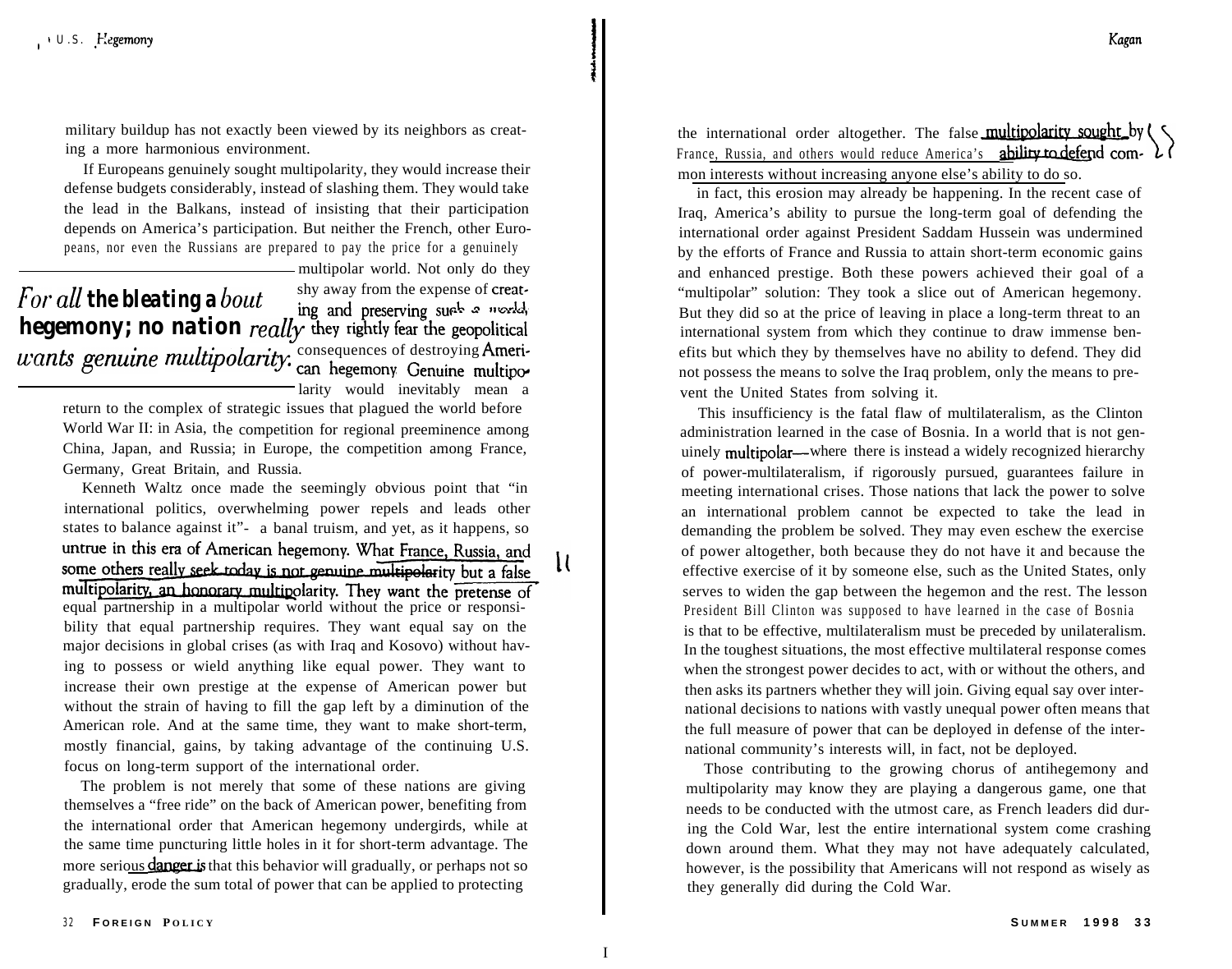Americans and their leaders should not take all this sophisticated whining about U.S. hegemony too seriously. They certainly should not take it more seriously than the whiners themselves do. But, of course, Americans are taking it seriously. In the United States these days, the lugubrious guilt trip of post-Viemam liberalism is echoed even by conservatives, with William Buckley, Samuel Huntington, and James Schlesinger all decrying American "hubris," "arrogance," and "imperialism." Clinton administration officials, in between speeches exalting America as the "indispensable" nation, increasingly behave as if what is truly indispensable is the prior approval of China, France, and Russia for every military action. Moreover, at another level, there is a stirring of neo-isolationism in America today, a mood that nicely complements the view among many Europeans that America is meddling too much in everyone else's business and taking too little time to mind its own. The existence of the Soviet Union disciplined Americans and made them see that their enlightened self-interest lay in a relatively generous foreign policy. Today, that discipline is no longer present.

In other words, foreign grumbling about American hegemony would be merely amusing, were it not for the very real possibility that too many Americans will forget-even if most of the rest of the world does notjust how **important** continued American dominance is to the preservation of a reasonable level of international security and prosperity. World leaders may want to keep this in mind when they pop the champagne corks in celebration of the next American humbling.

### WAST **T O** K NOW **<sup>M</sup> ORE ?**

The Spring 1993 issue of **International** Security invited a number of authors to comment on American hegemony in a forum entitled "Pri**macy and its Discontents."** In his article **"The Unipolar Illusion: Why New Great Powers Will Rise," UCLA** professor Christopher Layne cites Kenneth Waltz and employs neorealist theory to argue that multipolarity will blossom again sometime between 2000 and 2010; Columbia University professor Robert Jervis, in his article "Interna**tional Primacy: Is the Game Worth the Candle?," argues that prima**cy is no longer a worthy goal, since "with the development of nuclear weapons, the spread of liberal democracy, and the diminution of nationalism, war among the most powerful actors is unlikely"; and Har-

vard University's Samuel Huntington, in **"Why International Primacy Matters," advances an argument** for American primacy that he may no longer believe in. Charles Krauthammer, in **"The Unipolar Moment**" (Foreign Affairs: America and the World, Vol. 70, No. 1, 1990-91), also makes a case for American hegemony, an opinion he now seems largely to have abandoned.

A good source on American policy, already cited in this article, is John Lewis Gaddis' **We Now Know:** *Rethinking Cold* **War History (New York:** Oxford University Press, 1997). Drawing on archival material from former communist countries, Gaddis argues that Western scholars have traditionally underemphasized the role of ideology during the Cold War.

The United States Information Agency (USIA) on a daily basis compiles summaries of editorial commentary from around the world. Searchable archives of the **Daily Digest** are available online at the **usu** Web site. For links to other relevant Web sites, as well as a comprehensive index of related articles, access **www.foreignpolicy.com.**

## The new meeting place of the foreign policy community...

## **http://www.foreignpolicy.com**

Selected Ml-text articles from the current issue of **FOREIGN POLICY** • Access to international data and resources • Over 150 related Web site links • Interactive Letters to the Editor • Debates • 10 years of archival summaries and more to come...

*Access the issues!*

1 *.*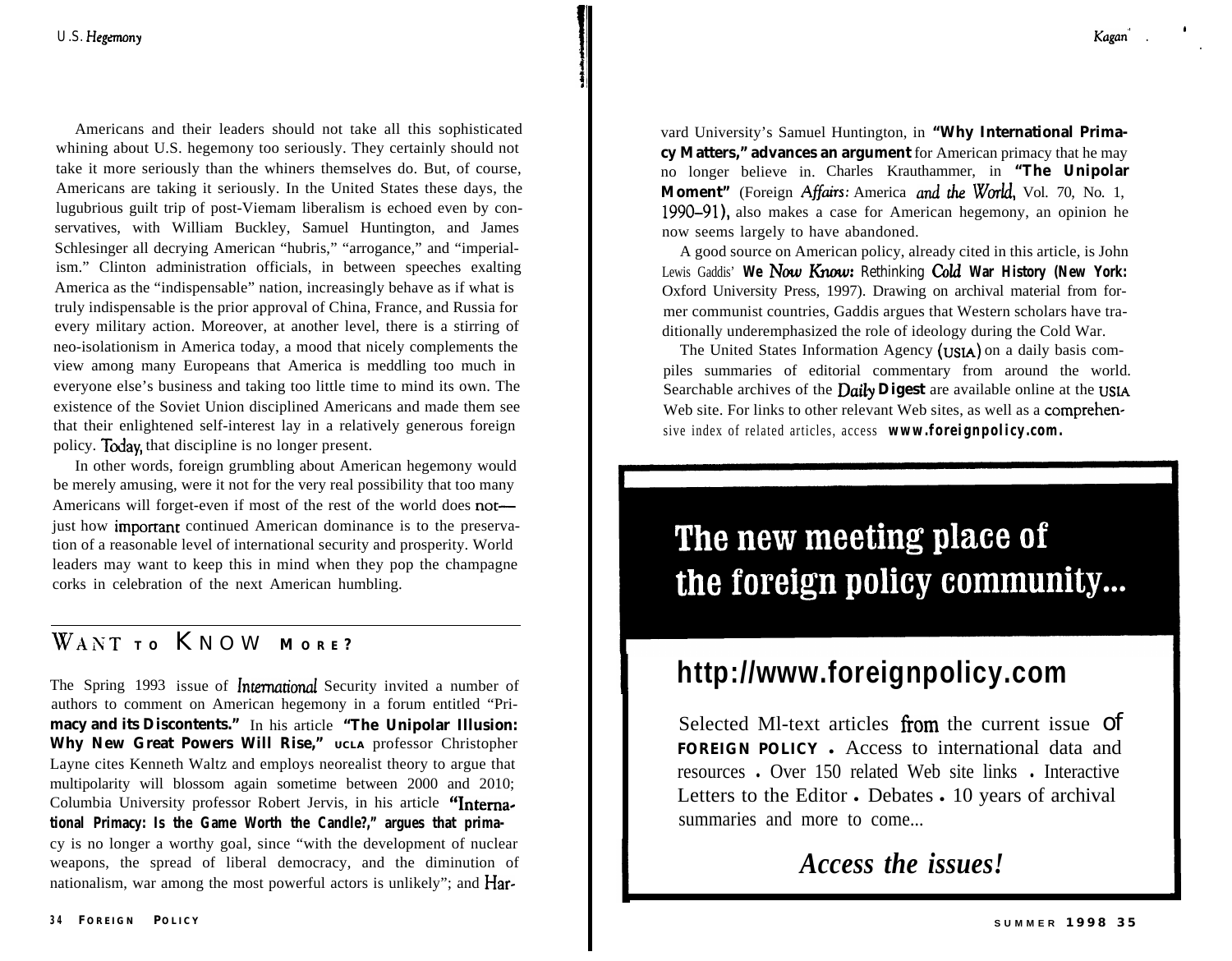# **The Perils <sup>r</sup> of (and for) an Imperial America**

by Charles William Maynes

.

In their public discourse, Americans have come<br>to the point where it is hard to find a foreign-<br>policy address by any prominent figure in n their public discourse, Americans have come to the point where it is hard to find a foreigneither party that does not make constant reference to the United States as the indispensable nation, the sole superpower, the uniquely responsible state, or the lone conscience of the world. William Kristol and Robert Kagan, editors at the conservative Weekly *Srandard,* h ave unabashedly called upon the United States to take the lead in establishing a "benevolent global hegemony"though how benevolent it would be is unclear since they propose to attain it through a massive increase in U.S. defense spending. Likewise, former national security advisor Zbigniew Brzezinski, in his new book, The *Grand Chessboard*, speaks openly of America's allies and friends as "vassals and tributaries." He urges, only slightly tongue-incheek, an imperia1 geostrategy designed "to prevent collusion and maintain security dependence among the vassals, to keep tributaries pliant and protected, and to keep the barbarians from coming together." In the pages of this very magazine, David Rothkopf, a former senior member of the Clinton administration, expressed this mood of national self-satisfaction in a form that would be embarrassing to put into print, were it not so ardently felt: "Americans should not deny the fact that of all the nations in the world, theirs is the most just and

**CHARLES WILLIAM MAYNES is president** *of the Eurasia Foudation.*

the best model for the future." (See "In Praise of Cultural Imperialism!" in **FOREIGN POLICY** 107.)

The taproot of this growing geopolitical delirium, of course, is the extraordinary range of America's current position internationally. Probably not since classic Rome or ancient China has a single power so towered over its known rivals in the international system: Today, only the U.S. military retains the ability to reach into any region in the world within mere hours. The U.S. economy has become the envy of the world. Others continue to copy our political system, hiring our media handlers and campaign strategists to work in countries whose languages and cultures they barely understand. Finally, the "soft" power of U.S. culture reigns supreme internationally. For what it is worth, few foreign pop stars can rival America's Madonna or Michael Jackson, and American cinema smothers all foreign competitors.

Another characteristic of U.S. power deserves mention: The price America exacts from its "vassals" is more tolerable than the one previous . imperial powers extracted from their subjects. The United States imposes extraordinarily light military burdens on its allies. Britain and France made their colonies fight for the motherland in World Wars I and II, and the colonies provided many of the soldiers that policed their empires. In the Korean, Viemam, and Gulf Wars, America permitted its Japanese and European allies to watch largely as bystanders, while American troops did most of the fighting. In a post-Cold War world, the United States remains willing to pick up a totally disproportionate share of the expense of maintaining the common defense for the indefinite future. By some estimates, the costs for **NATO** expansion could run as high as \$125 billion by 20 12, prompting European commentators, such as former German defense planner Walther Stuetzle, to declare that the United States must be prepared to "pick up the tab." What other imperia1 power would have remained silent while its allies made it clear by statements and actions that they would not pay a single extra penny for a common alliance objective such as **NATO** expansion?

Former imperial powers also made sure their colonies served the economic interests of the metropole, which maintained a monopoly in key industries and enforced schemes of imperia1 preference to favor the home economy. In contrast, America's imperia1 strategy has evolved over the years into that of importer and financier of last resort. The United States has without much debate assumed the role of world economic stabilizer, often adversely affecting its own interests. America's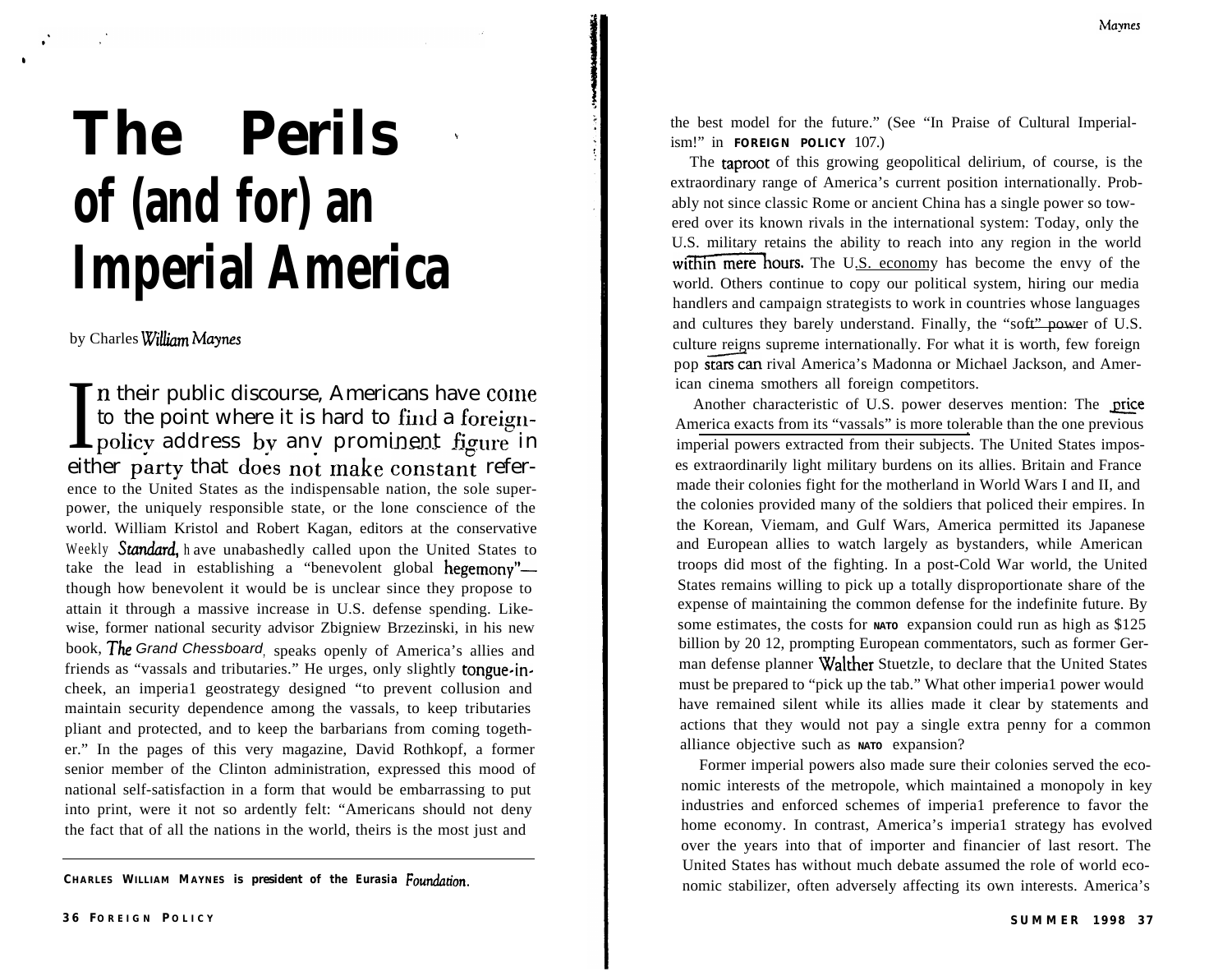political tradition of constitutional democracy, much more secure after the civil rights movement, also makes it difficult for Washington to follow a harsh imperial policy, even if it were so inclined. With their belief in the "white man's burden" or "la mission civilatrice," the European powers-and America for that matter in the conquest of the Philippineswere able to display, when necessary, extraordinary cruelty in the pursuit of stability. Now, in its recent imperial wars, America has been concerned about press reports of a few civilian casualties.

Ironically, of all the burdens the United States now imposes on its foreign subjects and vassals, Madonna may be the heaviest. Few foreigners accept the American position that market forces alone should dictate cultural patterns-that if the citizens want to buy it, the priests and professors should retire to their monasteries and libraries and let it happen. Many foreigners secretly sympathize with the French or Russian or Israeli position that they have the duty to protect their admittedly great cultures, even if doing so occasionally violates some of the finer points of free trade or speech. Indeed, one wonders whether American officials would cling so ardently to their own position regarding international free trade in cultural goods if it turned out that market forces were in fact overwhelming the United States with, say, the culture of the Middle East or Latin America. The number of Spanish-speaking immigrants arriving in the country, and their desire to hold on to their culture and language, represent a clear market test, yet Americans become very disturbed when these new entrants insist on maintaining their use of Spanish. The "English only" movement or the race to install V-chips in home television sets to control what minors may view each suggests that many Americans harbor some of the same concerns about preserving their culture as the French and others.

The cultural issue apart, American hegemony is benign by historical standards. Therefore, it is fair to ask, as Kagan has in several earlier articles: Why not entrench that hegemony for the betterment of all humankind? After all, one can acknowledge that one's own country is not always as principled, consistent, benign, or wise as the national self-image persistently requires that its leaders regularly affirm, yet still reach the conclusion that while American hegemony may not be the best of all possible worlds, it may be the best of all likely worlds. In other words, American hegemony may be better than any alternative hegemonic arrangement, and, historically, hegemony has proved preferable to chaos.

#### **TIIE CASE AGAINST** U.S. **HEGEMONY**

What then is the case against Kagan's call for American hegemony? It can be summed up in the following manner: domestic costs, impact on the American character, international backlash, and lost opportunities.

#### Domestic *costs*

Many like Kagan who support a policy of world hegemony often assert that the domestic cost of such a policy is bearable. They point out that the percentage of *GNP* devoted to American defense, around 3 percent, is the lowest it has been since Pearl Harbor, and the country is now much richer. True, the United States still spends more for defense than all the other major powers combined, but it is hard to argue that it would be unable to continue carrying this burden or even to increase it.

What proponents of this school of thought fail to point out is that the defense spending to which we are now committed is not terribly relevant to the policy of global hegemony that they wish to pursue. In an unintended manner, this point emerged during the last presidential campaign. Senator Robert Dole, the Republican nominee, publicly complained chat his old unit, the 10th Mountain Division, had carried the brunt of America's post-Cold War peacekeeping responsibilities in places such as Haiti and Bosnia, and its men and women had gone months without rest or home leave.

He was, of course, right in his complaint. But the Clinton administration could not do much to reduce the burden placed on the 10th Mountain Division, for the United States has very few other units available for peacekeeping duty. If America is to strive to be the world's hegemon, in other words, not only will the U.S. defense effort have to be radically restructured, but the costs incurred will mount exponentially unless we are willing to cut existing sections of our military, a point on which the new hegemonists are largely silent. The U.S. commitment in Bosnia provides a glimpse into the future. The burden of U.S. involvement, initially estimated at \$1.5 billion, surpassed \$7 billion in April 1998 and will continue to grow for years to come.

Before the manipulation of budget estimates started in connection with the effort to gain Senate ratification of **NATO expansion**, even the **most** conservative estimates suggested that American taxpayers would be compelled to contribute  $$25$  billion to  $$35$  billion per year over the **next** 10 to 12 years to pay for **NATO** expansion. The true costs may well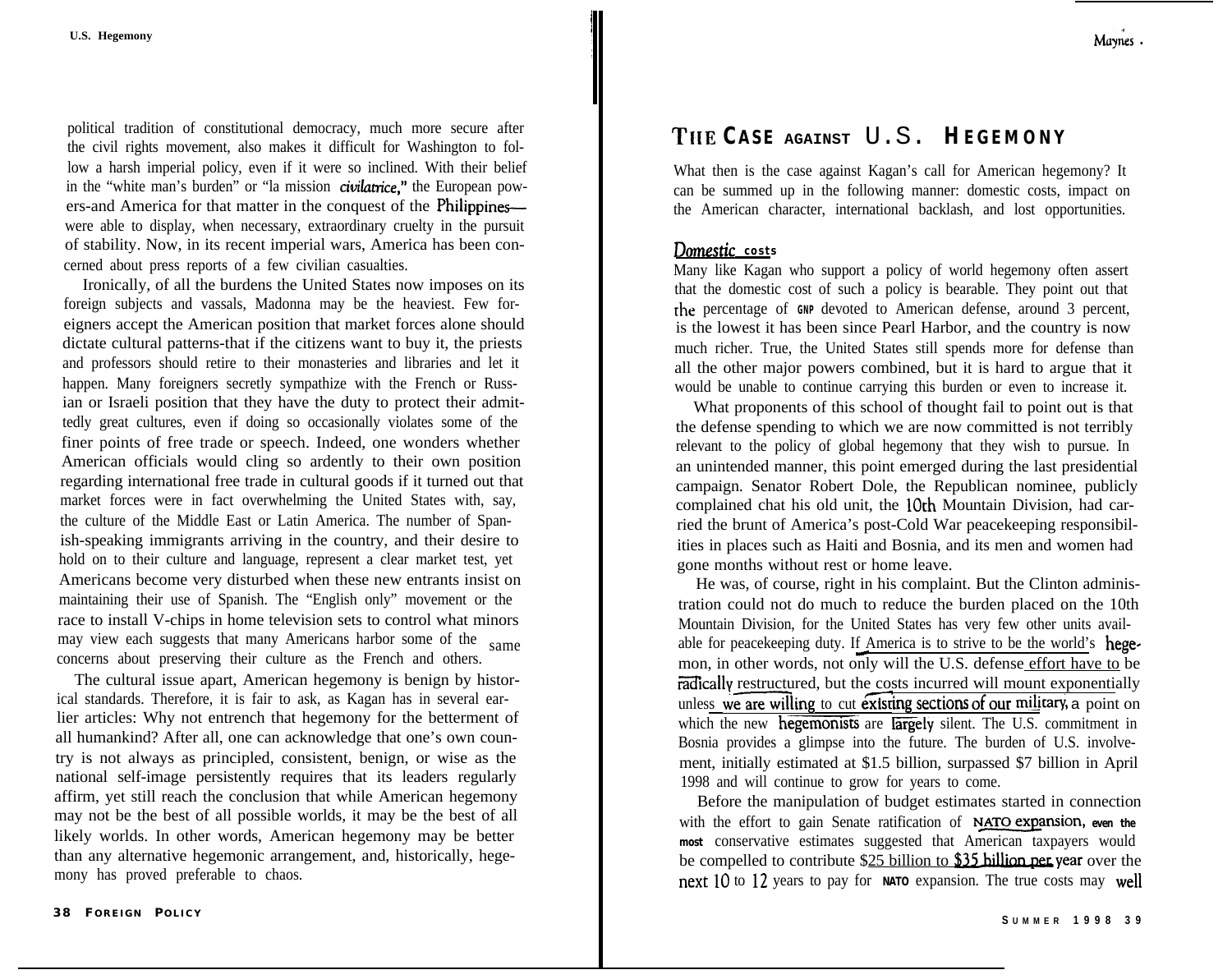be much higher. And **NATO** expansion is just one of the expensive building **bl** ocks required to pursue a policy of hegemony.

There is no clear geographical limit to the obligations that a quest for hegemony would impose. The American desire to remain the dominant

*clt the beginning of this*

security power in Europe drove Wash-*Today's new hegemonists* ington, against its will, to establish, much like the Austrians or the Turks at  $\mathbf{C}$  *cm almost a parody of* the beginning of this century, an impe*fhe Kaiser and his court* rial protectorate over the former Yugoslavia. Now, as officials spot disorder in other important parts of the *century*. globe, there is official talk of using NATO troops in northern or central Africa, if necessary. Corridor chatter

has even begun among some specialists about the need to send troops to the Caspian area to secure the oil there. Where will the interventionist impulse end? How can it end for a power seeking global hegemony?

The costs of hegemony will not just be military. Modem-day advocates of hegemony have lost sight of one of the crucial characteristics of the golden age of American diplomacy: From 1945 to 1965, America's dominant image rested more on the perception of its role as the world's Good Samaritan than as the world's policeman. Nearly 60 years ago, Henry Luce, the founder of Time magazine, issued one of the most famous calls for American dominance internationally. He understood that a quest for world leadership requires more than a large army. In his famous essay "The American Century," Luce urged his fellow citizens to spend at least 10 percent of every defense dollar in a humanitarian effort to feed the world. He recognized that to dominate, America must be seen not only as stronger but better. The United States needs to do its share intemationally in the nonmilitary field and now, as the sad state of the foreign affairs budget demonstrates, it frankly does not. But is the country willing to pick up the nonmilitary costs of a quest for global hegemony?

With their neglect of this issue, today's new hegemonists are almost a parody of the Kaiser and his court at the beginning of this century. Like their German cousins, the new hegemonists are fascinated by military might, intoxicated by the extra margin of power America enjoys, and anxious to exploit this moment to dominate others. They want to reverse almost completely the direction American foreign policy has taken for most of the period following World War II. America's goal has always been to lift others up. Now, it will be to keep them down. In Kagan's own words, American power should be deployed to control or prevent the "rise of militant anti-American Muslim fundamentalism in North Africa and the Middle East, a rearmed Germany in a chaotic Europe, a revitalized Russia, a rearmed Japan in a scramble for power with China in a volatile East Asia."

His choice of words is instructive. America's goal would be not simply to protect this country and its citizens from actions that militant, Islam might direct against American interests but to prevent the very rise of militant Islam. We would not only stand up to Russia were it to become hostile to U.S. interests but would try to prevent the very revival of the Russian people and state. And we would attempt to control the spread of "chaos" in the international system. All these tasks would require the United States to intervene in the internal affairs of other states to a degree not seen since the immediate poshvar period, when the United States and the Soviet Union stationed their vast land armies on the soil of former enemy territories.

One of the most bitter lessons of the Cold War was that when American and Soviet soldiers sought to impose a political order on populations (or at least resolute parts of them) that resisted such effortsnamely in Afghanistan, Korea, and Vietnam-casualties began to mount. If the United States attempts a policy of global hegemony, Kagan and other proponents cannot claim it will incur low costs by citing the size of the current defense budget or referring only to the dollars spent. The character of that budget will have to change, and the price will be not only in dollars spent but in bloodshed. Is the **country** prepared for that, particularly when those asked to die will be told it is in \* the name of hegemony, not national defense? Will Americans be comfortable with an image of their country as the power always brandishing the clenched fist and seldom extending the helping hand?

#### Impact on the American Character)

A quest for hegemony would have **a** corrosive effect on the country's internal relations. The United States could carry out such a quest only by using the volunteer army, which fills its ranks predominately with people who come from a segment of America that is less internationally minded than those who wish to use the U.S. military for geopolitical purposes. Former secretary of labor Robert Reich, among others, has pointed out that America is developing into two societies-not so much black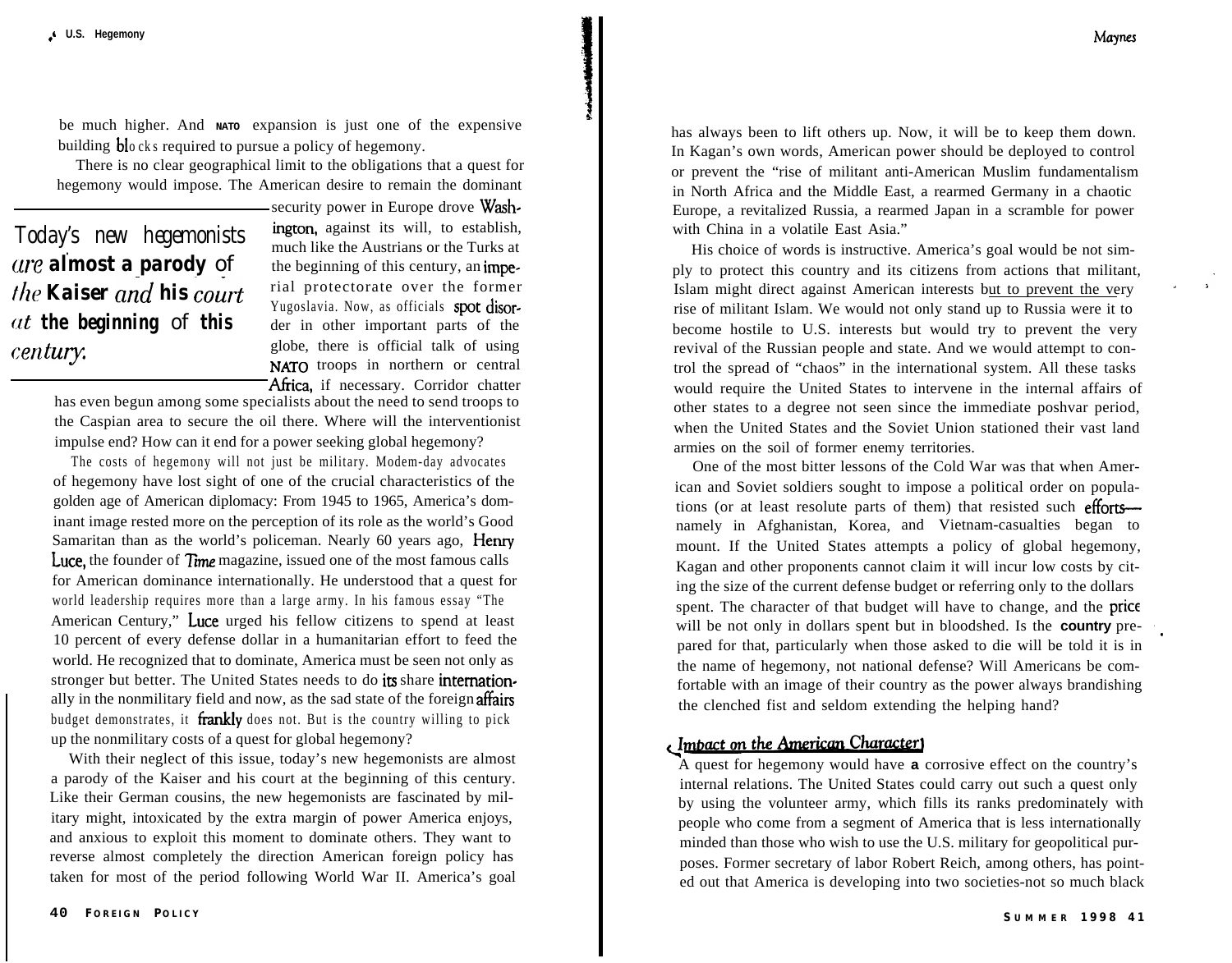versus white but cosmopolitan versus national, or between those who have directly, even extravagantly, reaped the benefits in recent years from the new globalized economy and those who have paid its price in terms of military service, endangered jobs, and repressed wages. The former may represent between 15 to 25 percent of the population. Its representatives travel widely, speak foreign languages (or at least can afford to hire a translator), and feel as at home in Rome or Tokyo as they do in New York. Almost none of their sons and daughters serve in the U.S. military. Facing them are the vast majority of citizens who will no doubt be asked to pay the price of their country's policy of hegemony.

Can America embark on a quest for global primacy with those responsible for pursuing this course paying almost no price for its execution? Will American democracy permit a situation like that of ancient Rome, where the rich sit in the stands to watch the valiant exertions of those less fortunate below?

In the early days of the post-Cold War period, it was not at all uncommon to hear foreign-policy practitioners refer to the American military in terms that suggested they were modem Hessians, available for deployment to any comer of the globe that policymakers wished to pacify or control. Ironically, prominent among the new interventionists were a number of humanitarian-aid officials-who are normally not enthusiastic about military deployments abroad-arguing that since the U.S. army consisted of volunteers'who had accepted the king's shilling and, after all, had little to do in a post-Cold War world, they should be ready to serve in humanitarian missions, even if these were not related to core American security concerns.

The ease of victory in the Gulf War contributed to this new enthusiasm for the use of military force. If Iraq, with one of the most powerful armies in the world, could be so easily subdued, how could there be much danger or pain in deploying U.S. troops into the growing number of ethnic or religious conflicts emerging around the world? After the disaster in Somalia, one heard less of such talk. But empires need to have either Hessians or a populace anxious to march off to war. Fortunately, America has neither. Not to understand this fundamental point risks causing a major political explosion domestically at some unexpected moment in the future. Of course, the argument that the United States should not seek global hegemony does not mean America should not work with others to develop a shared response to some of the new challenges on the international agenda . . . but that is a different subject and article.

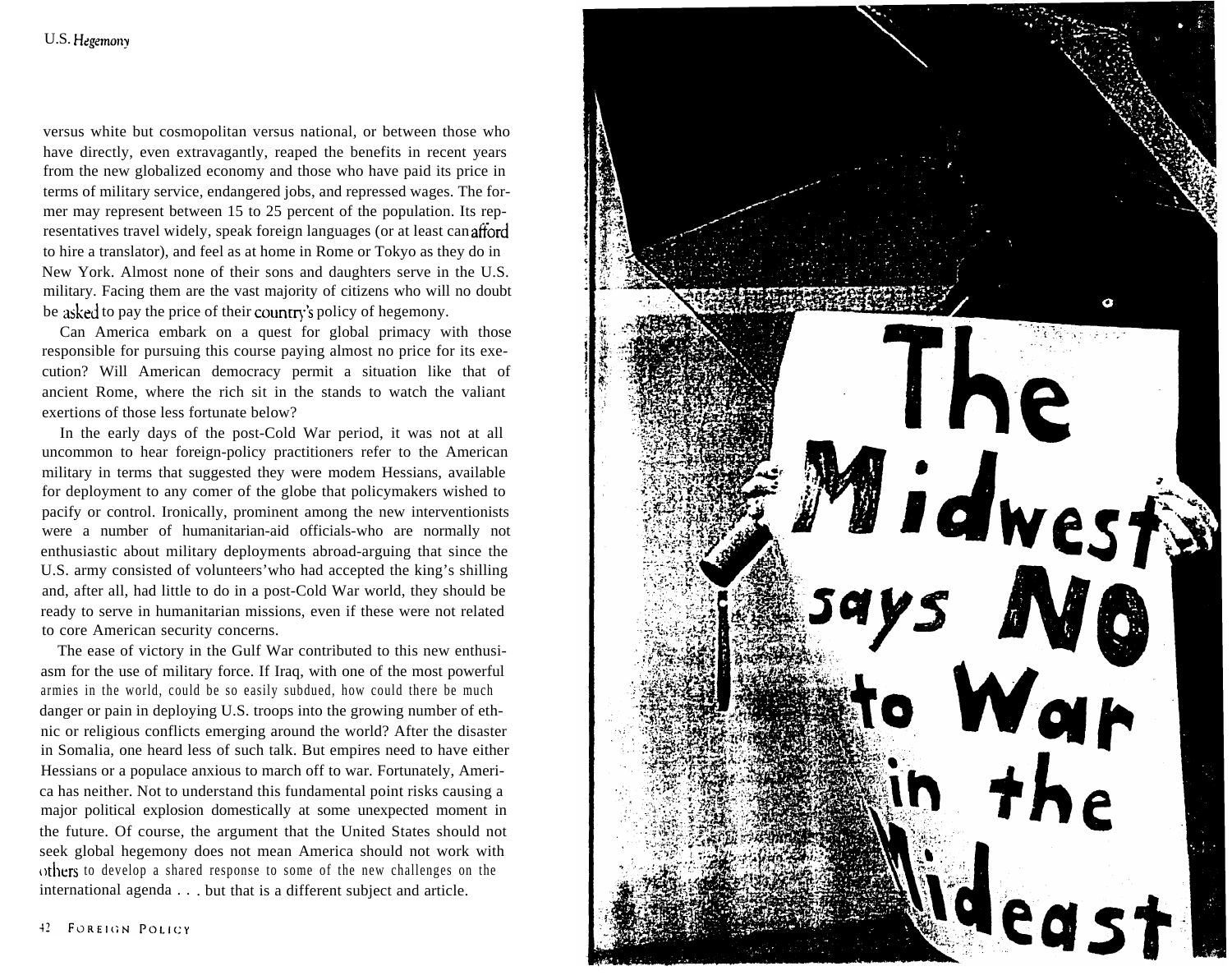#### I n t e

Suppose, despite all of these obstacles, a quest for world hegemony could succeed. We still should not want it. As Henry Adams warned in his autobiography, the effect of power on all men is "the aggravation of self, a sort of tumor that ends by killing the victim's sympathies." Already the surplus of power that America enjoys is beginning to metastasize into an arrogance toward others that is bound to backfire. Since 1993, the United States has imposed new unilateral economic sanctions, or threatened legislation that would allow it do so,  $60$  times on 35 countries that represent over 40 percent of the world's population.

Increasingly, in its relations even with friends, the United States, as a result of the interplay between administration and Congress, has begun to command more and listen less. It demands to have its way in one international forum after another. It imperiously imposes trade sanctions that violate international understandings; presumptuously demands national legal protection for its citizens, diplomats, and soldiers who are subject to criminal prosecution, while insisting other states forego that right; and unilaterally dictates its view on UN reforms or the selection of a new secretary general.

To date, the United States has been able to get away with these tactics. Nevertheless, the patience of others is shortening. The difficulty the United States had in rounding up support, even from its allies, in the recent confrontation with Iraqi president Saddam Hussein was an early sign of the growing pique of others with America's new preemptive arrogance. So was the manner in which the entire membership of the European Union immediately rallied behind the French in the controversy over a possible French, Malaysian, and Russian joint investment in the Iranian oil industry that would violate America's unilaterally announced sanctions policy against Iran. In March 1998, while reflecting on Presi dent Bill Clinton's visit to South Africa, President Nelson Mandel strongly rejected a trade agreement with the United States that would limit transactions with any third country, declaring that "we resist any attempt by any country to impose conditions on our freedom of trade."

I

I

.

#### *Lost Obbortunities*

Perhaps the biggest price Americans would pay in pursuing world hegemony is the cost in lost opportunities. Even those who propose such a policy of hegemony acknowledge that it cannot succeed over the longer run. As Kagan himself has written, we cannot "forget the truism that all

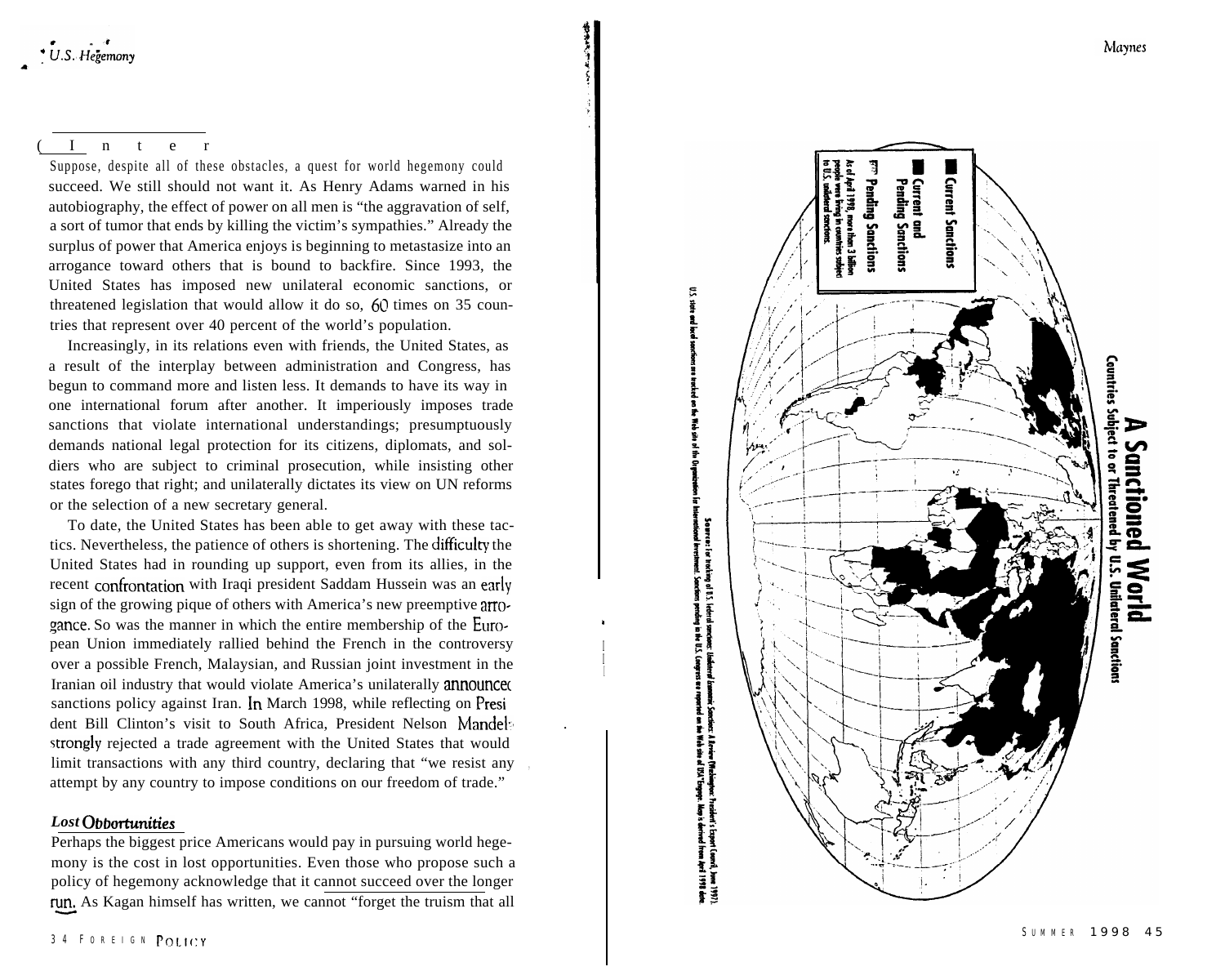great powers must some day fall." One day, in other words, some country or group of countries will successfully challenge American primacy.

There is an alternative. We could use this unique post-Cold War moment to try to hammer out a new relationship **among** the **great pow**ers. Today, the most inadequately examined issue in American politics is precisely whether or not post-Cold War conditions offer us a chance to change the rules of the international game.

Certainly, there is no hope of changing the rules of the game if we ourselves pursue a policy of world hegemony. Such a policy, whether formally announced or increasingly evident, will drive others to resist our control, at first unsuccessfully but ultimately with effect. A policy of world hegemony, in other words, will guarantee that in time America will become outnumbered and overpowered. If that happens, we will once and for all have lost the present opportunity to attempt to change the rules of the game among the great powers.

Why should we believe there could be an opportunity to alter these rules? There are at least three reasons:

- War no longer pays for the great powers. For most of history, wars have paid. The victor ended up with more land and people. Over time, almost all of the latter accepted the sway of the new occupier. That is how most of the great nations of the world were built. With the rise of modem nationalism, however, it has become more and more difficult to absorb conquered territories without ethnic cleansing. Successful recent examples of seizing territory include the Russian, Polish, and Czech border changes after World War II, which involved brutal exchanges of populations. Unsuccessful examples of seizing territory include those in which the indigenous populations have remained, such as Israel's occupation of the West Bank, Indonesia's occupation of East Timor, and India's incorporation of Kashmir. Moreover, although ethnic cleansing does still take place today in a number of locations worldwide, those carrying out such practices are not the great powers but countries still in the process of nation-building along nineteenthcentury lines. For most of the great states, in other words, war is not an option for power or wealth seeking. War is reserved for defense.
- Instead of seeking international power and influence through exter-<br>nal expansion, most established powers now seek both through internal development. Postwar Germany and Japan have confirmed that these are more reliable paths to greater international prominence than the ones pursued since 1945 by Britain and France, both of

<sup>1</sup> 9

, ^,

which have relied on military power to hold their place in the international system only to see it decline.

• The behavior of great states in the international system that have  $\log$  traditional **forms** of power in recent decades has been remarkably responsible. Postwar Germany and Japan, as well as post-Cold War Russia, have all accepted being shorn of territories with notably few repercussions. A principal reason was the treatment of the first two by their rivals and the hope of the third that the rest of the world would not exploit its weaknesses so as to exclude Russia from the European system, but would instead take aggressive steps to incorporate it. In this regard, a policy of hegemony sends exactly the wrong message, particularly if one of our purposes is to prevent Russia from ever "reviving" in a way that threatens us.

Regrettably, as we approach the millennium, we are almost at the point of no return in our post-Cold War policy. We are moving along a path that will forsake the chance of a lifetime to try co craft a different kind of international system. Like France at the beginning of the nineteenth century, Britain in the middle, and Germany at the end, the United States does much to influence international behavior by the model it sets. It is still not too late to make a real effort to write a new page in history. If we pass up this opportunity, history will judge us very harshly indeed.

### **WANTT** O **KNOWMORE?**

In their article "Competing Visions for U.S. Grand Strategy" (International Security, Winter 1996-97), Barry Posen of MIT and Andrew Ross of the U.S. Naval War College analyze the principal theoretical trends that have emerged in response to America's "unipolar" moment. In particular, the authors examine the practical policy implications of neo-isolationism, selective engagement, cooperative security, and U.S. hegemony.

By making use of historical case studies, Josef Joffe, editorial page editor of the Süddeutsche Zeitung, suggests that post-Cold War America could learn a lesson or two from imperial Germany. In his article "Bismarck or Britain?" (International Security, Spring 1995), Joffe argues that the United States should update and improve the Bismarckian model of great-power relations by pursuing alliances that inexorably link the welfare of others with America's and that discourage foreign nations from coalescing into rival power blocs.